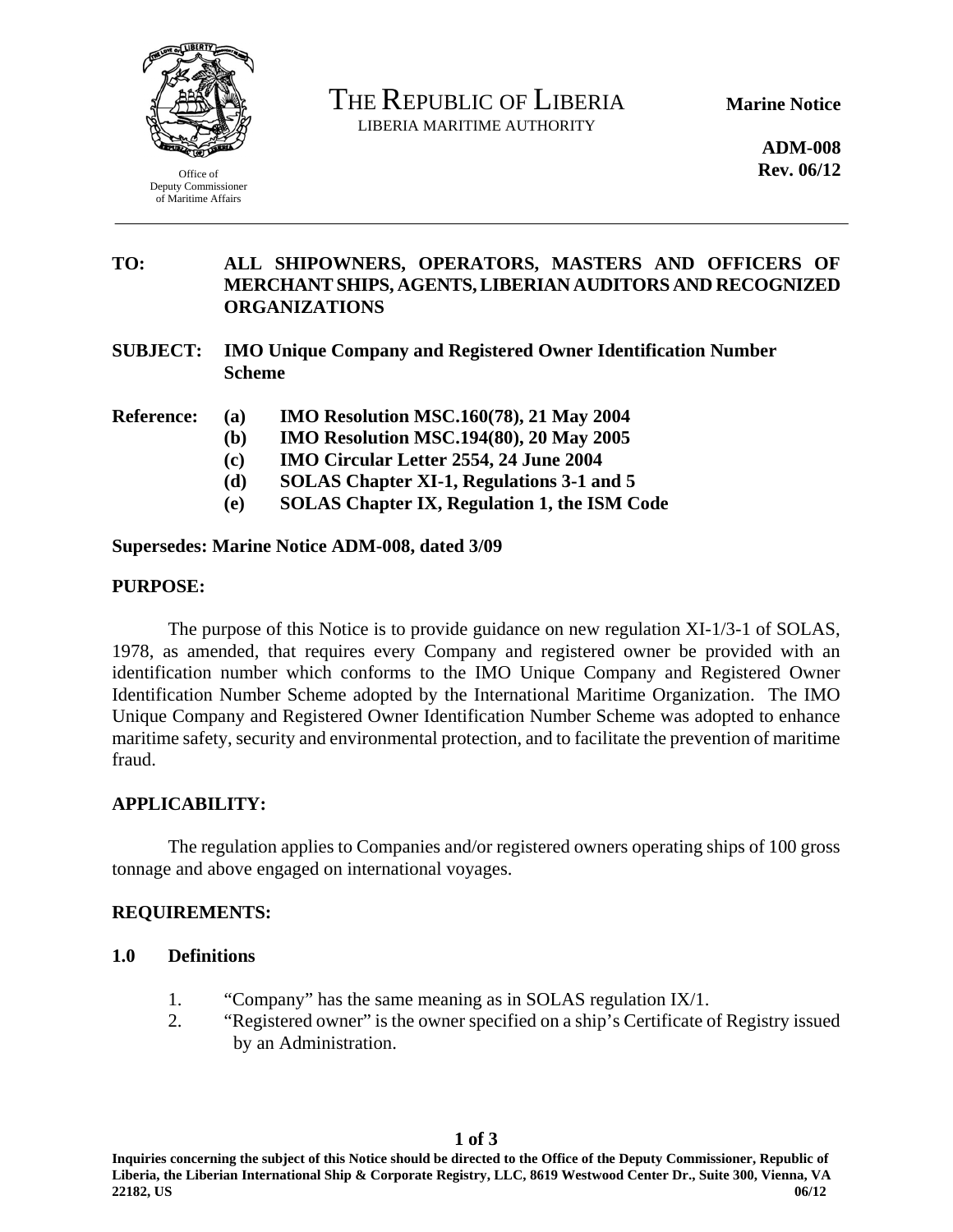The IMO Unique Company and/or Registered Owner Identification Numbers shall be inserted in the following documents when they are issued or renewed on or after **1 January 2009**:

- 1. Safety Management Certificate (SMC) Company Number only,
- 2. Document of Compliance (DOC) Company Number only,
- 3. International Ship Security Certificate (ISSC) Company Number only, and
- 4. Continuous Synopsis Record (CSR) Company and Registered Owner Numbers.

The regulations do not require that the documents be renewed for the sole purpose of inserting the IMO Unique Company and/or Registered Owner Identification Numbers.

# **MANAGING THE COMPANY AND REGISTERED OWNER IDENTIFICATION NUMBERS**

## **3.0 Management**

- 3.1 The IMO Unique Company and Registered Owner Identification Number Scheme is managed by Lloyd's Register-Fairplay (LR-F) in parallel with the IMO Ship Identification Number Scheme. The Number is a LR-F number, allocated at the time of issuance of the documents detailed in paragraph 2.0 or registration of a ship. The Number consists of seven digits and begins with the letters "IMO" followed by either "Company" or "Owner", then, followed by the Number.
- 3.2 Once assigned, the Number remains unchanged for a Company and/or registered owner. When Companies and/or registered owners merge, as a matter of general policy, LR-F assigns the Number of the larger company and/or registered owner to the new amalgamated entity, while the Number of the smaller entity is frozen and not re-used. LR-F will maintain a full history audit trail of changes to company and/or registered owner information, with the date of each change recorded.
- 3.3 Original information about a Company and/or registered owner will be collected by the Administration at the time of registration. The information collected is that which the Administration ordinarily collects during the registration process, namely:
	- 1. company/registered owner name-styles;
	- 2. country/State of incorporation (registration);
	- 3. date of incorporation; and
	- 4. full address (operational address) and contact details.

## **4.0 Obtaining Numbers**

4.1 New Companies and/or registered owners that will manage ships covered by the scheme are assigned a Number by LR-F when their ship is registered with a flag Administration or may obtain the Number by contacting LR-F at the address provided in paragraph 4.3 using the appropriate form attached in Appendix 1 and Appendix 2. In order to avoid delays in issuing the CSR, DOC, SMC and/or ISSC, Companies are strongly encouraged to obtain their Number at the earliest opportunity, as the time to process may take nearly three weeks.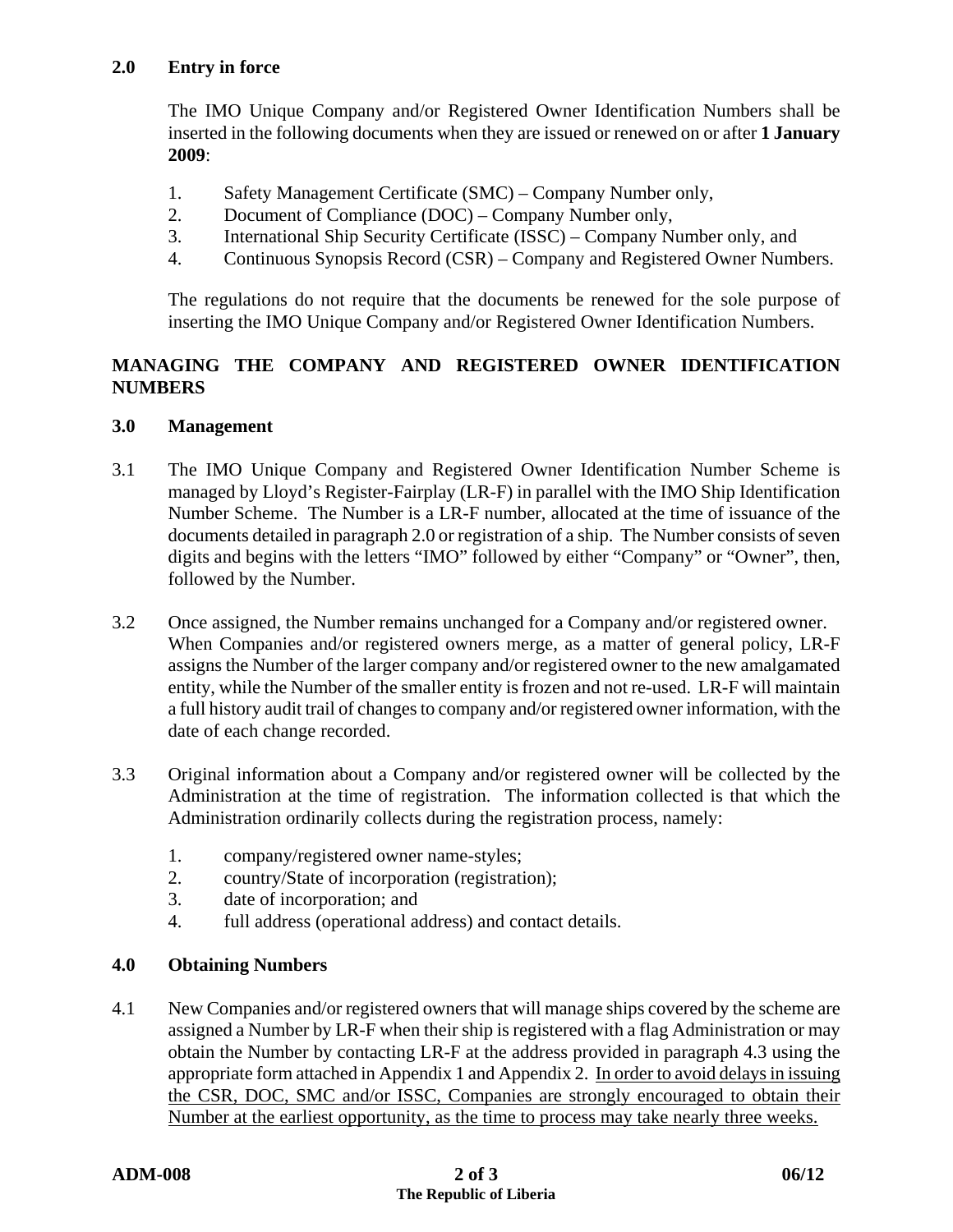- 4.2 Existing Companies and/or registered owners have in most cases already been assigned a Number, following the issuance or renewal of the documents detailed in paragraph 2.0.
- 4.3 LR-F has provided the following methods for obtaining Numbers on existing Companies and/or registered owners, for assigning a Number to Companies and/or registered owners that have not previously been assigned a Number and for communicating corrected company details on existing records, on an individual basis:
	- 1. A free website (www.imonumbers.lrfairplay.com) which allows registered users to look up Numbers, using the available "Search" facility. When the Companies or registered owners cannot be identified through the "Search" function, they should request the assignment of new Numbers or provide corrective information on existing records. The website has a free user registration system to enhance both the security of the site and the information.
	- 2. Submitting paper request forms provided in Appendix 1 and Appendix 2 to LR-F at the following address:

Lloyd's Register – Fairplay Ltd Lombard House 3 Princess Way, Redhill, Surrey, RH1 1UP, UK Telephone: (+44) 1737 379000 Fax: (+44) 1737 379001 Web: www.imonumbers.lrfairplay.com EMAIL: owners-data-feedback@lrfairplay.com

LR-F will confirm updated Company information with the Administration.

- 4.4 LR-F will also accept both paper and electronic request forms from Recognized Organizations (ROs) that undertake SMC and DOC audits, and from Recognized Security Organizations (RSOs) that undertake ISSC audits on behalf of the Administration, for Companies who have not previously been assigned a Number.
- 4.5 The Administration assumes no responsibility to examine, correct, change, alter, or modify information contained on the LR-F free website, or to notify LR-F of incorrect information contained on the website. The Administration shall also not be liable for mistakes or errors in the information on the LR-F free website.

\* \* \* \* \*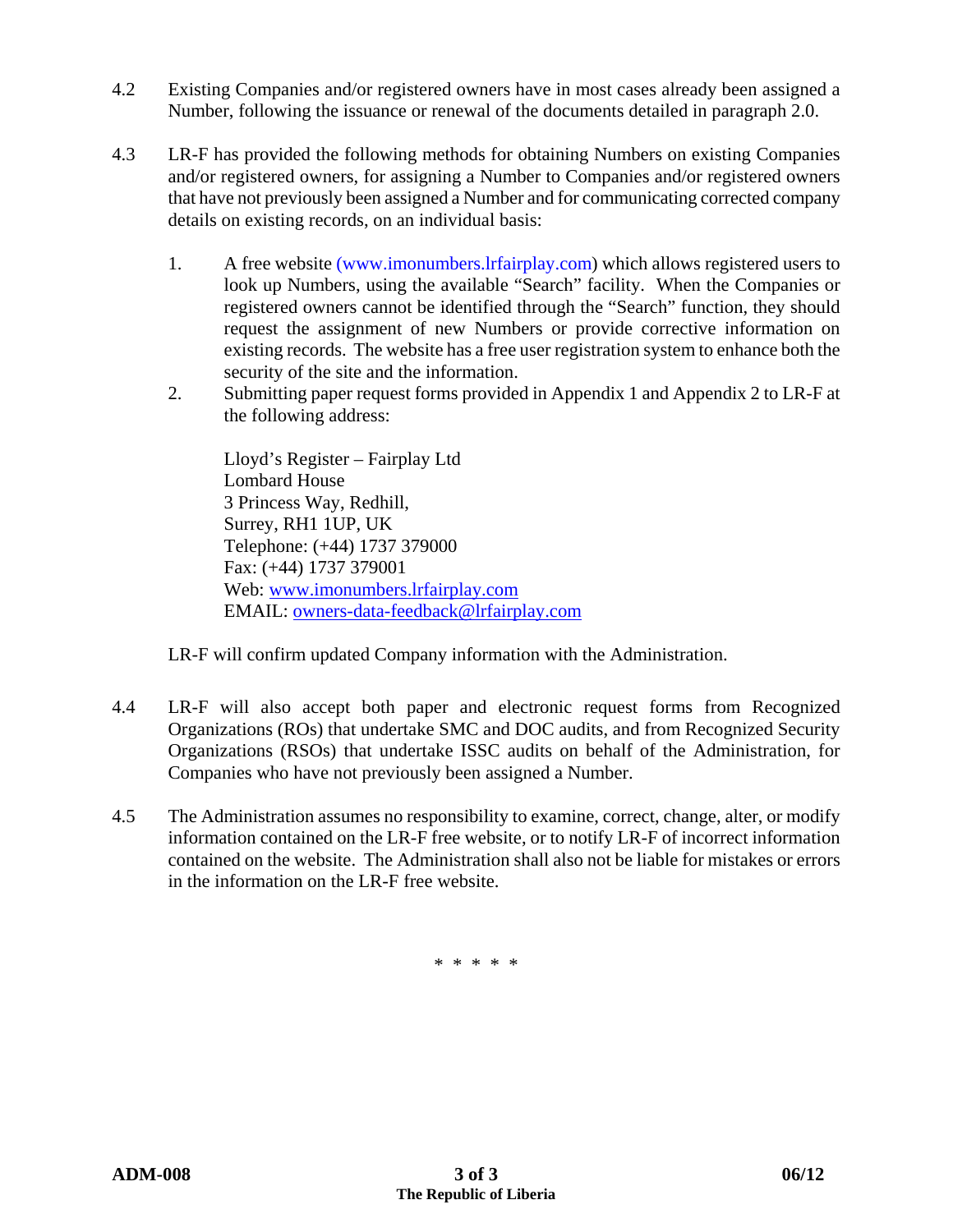### **Appendix 1**

# **IDENTIFICATION NUMBER** Lombard House

### **REQUEST FOR IMO COMPANY (DOC) LLOYD'S REGISTER œ FAIRPLAY (LRF)**

**3 Princess Way, Redhill Surrey RH1 1UP UNITED KINGDOM** 

**Telephone +44 1737 379060 International fax +44 1737 379040 Email: owners-data-feedback@lrfairplay.com** 

### **TO ENABLE ASSIGNMENT OF A COMPANY IDENTIFICATION NUMBER, PLEASE PROVIDE THE FOLLOWING DETAILS:**

### CURRENT COMPANY NAME\* FORMER NAME(S) (if known)

Please indicate if: This is correcting the details for an existing company on the LRF database This is a newly established company This is a change of company name (please give former names above) This is a company merger (please give former names of all companies above)

DATE OF REGISTRATION COUNTRY OF REGISTRATION OPERATIONAL ADDRESS\*

TOWN\* POSTAL/ZIP CODE\* COUNTRY\* TELEPHONE FAX E-MAIL WEBSITE IF KNOWN PARENT **COMPANY** IMO ship identification number(s) \*

If not available other ship details (please supply at least one IMO ship identification number in the current fleet. This helps in the identification of company records)

#### **Company requesting IMO Number**

COMPANY NAME\* CONTACT NAME\* SENDER'S EMAIL\* SENDER'S FAX NUMBER\* Items indicated with an asterisk (\*) are required and must be filled in before a number can be provided.

It is the policy of LRF to record the operational addresses of companies which have been issued with a Document of Compliance (DOC). The operational address can be the address of a head office or a branch office, or a care-of address for the manager or company which has been issued with a DOC and managing the ship for which communication details are provided.

The country of registration of the company which has been issued with a DOC is also recorded.

**For office use only.: IMO Company No.**